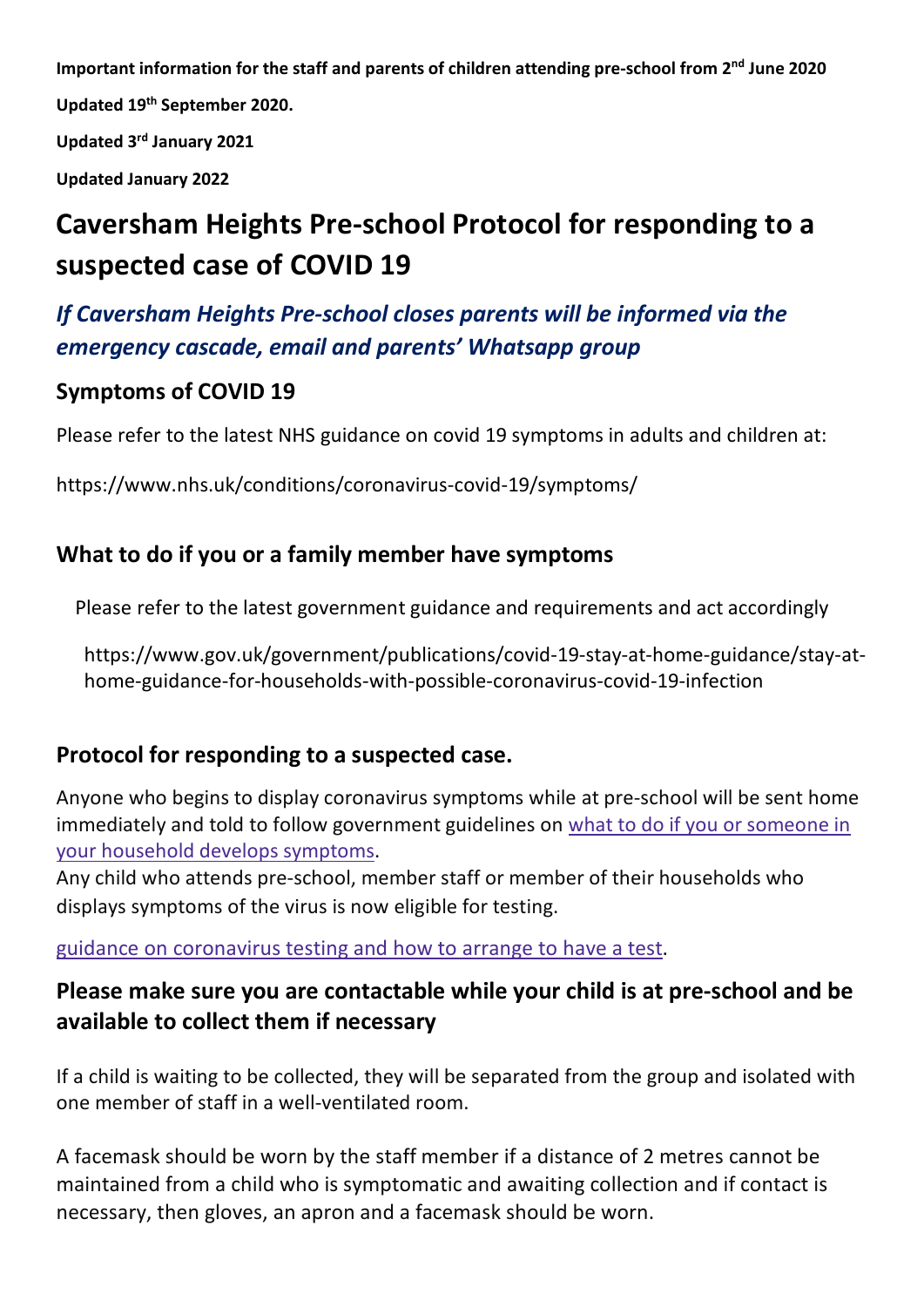guidance on protective measures in education and childcare settings and guidance on using PPE in education, childcare and children's social care settings.

Once the child or member of staff has left pre-school, Caversham Heights Pre-school follow Cleaning of non-healthcare settings to ensure areas they have been in are disinfected and any PPE and other waste is disposed of safely. (See below)

Where the child or staff member tests negative, they can return to pre-school and the fellow household members can end their self-isolation. If the child or staff member tests positive, the rest of their immediate group within their setting should be sent home and advised to self-isolate for 14 days.

## **Reporting COVID-19 cases to Ofsted**

The supervisor will notify Ofsted of any confirmed COVID cases in the setting, whether a child or a staff member. The supervisor will also tell Ofsted if we have to close the setting as a result. This must be reported as soon as we are able to, and in any case within 14 days here.

## **Reporting COVID-19 cases to RBC COVID-19 response team**

**The supervisor will report any confirmed COVID-19 cases to the RBC COVID-19 Response Team as this ensures that the local area can be monitored, and effective advice and support provided:**

**Online form: Reading Educational Settings COVID19 Reporting Tool**

**Email: CV19Notifications@reading.gov.uk** 

## **Phone: 0118 9373707 Office hours (Mon to Fri)**

## **Phone: 0118 9373737 (Out of hours)**

The Caversham Heights Methodist Church will be notified minister@cavhmc.org.uk as well as cavheights@cavhmc.org.uk. The building may be closed for the period of isolation stipulated by government at the time (currently two weeks). A deep clean to be undertaken at least 72 hours after the closure.

As part of the national test and trace programme, if other cases are detected within the setting, government guidance and instructions will be followed and may include larger groups isolating

Ensure that emergency contacts are updated in advance of wider opening.

## **Department for Education Helpline**